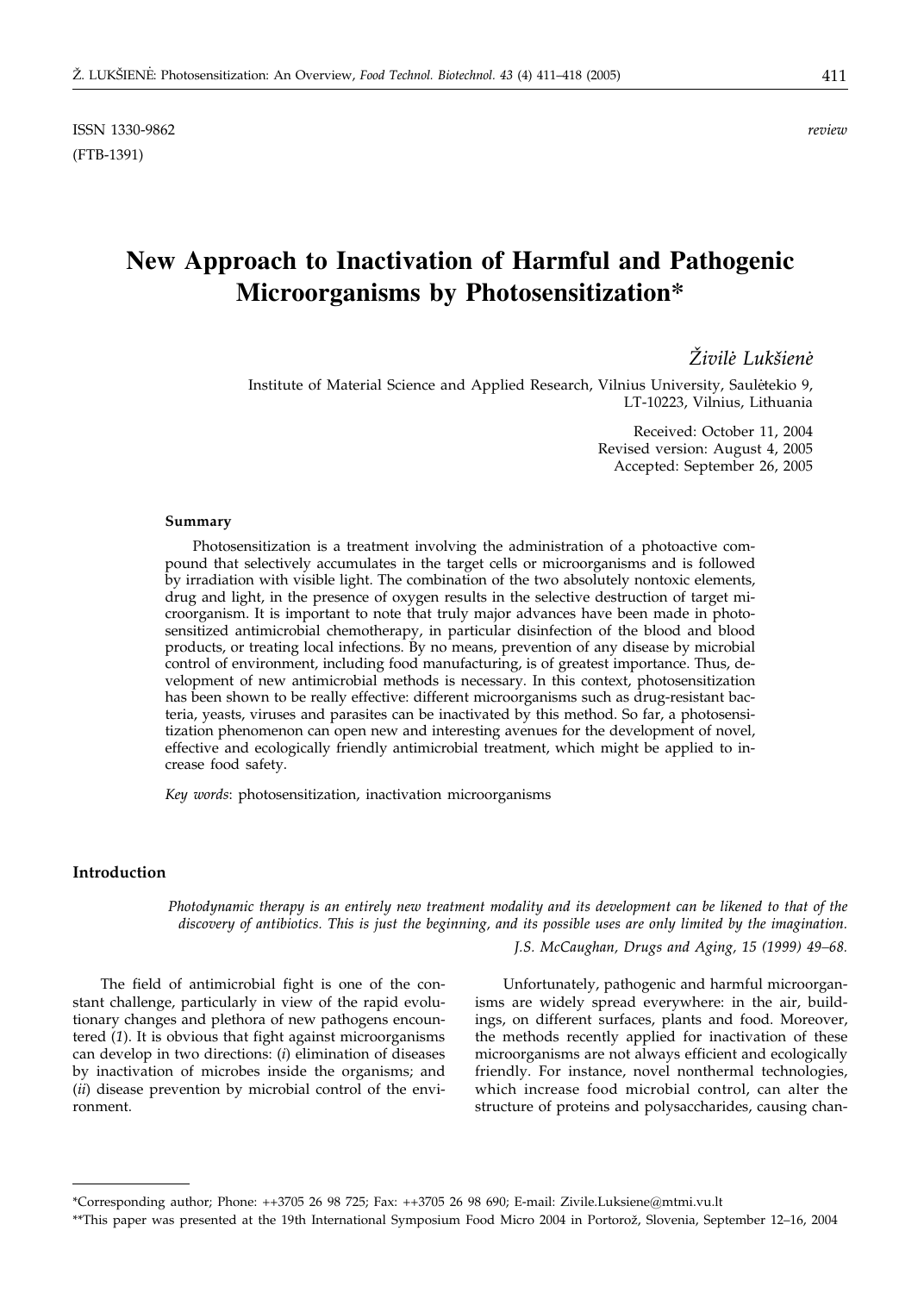ges in the texture, physical appearance and functionality of food (*2*). In addition, the resilience of bacterial spores and the existence of highly resistant microbial subpopulations also limit the efficacy of the emerging nonthermal technologies (*3*).

Consequently, foodborne diseases have been estimated to cause billions of illnesses, millions of hospitalizations and thousands of deaths each year. Hence, the continued occurrence of foodborne diseases indicates that much remains to be done in this area.

At the simplest level, foodborne disease might be described as an interaction of three independent factors: the pathogen, the host, and the environment in which they exist (Fig. 1). For instance, decrease or elimination of pathogen might induce notable decrease in the occurrence of the foodborne diseases.



**Fig. 1.** Foodborne illness might be effectively reduced by the increased microbial control

According to the situation described, it seems that presently existing methods for inactivation of harmful and pathogenic microorganisms in different fields, including medicine, food manufacturing and safety or occupational environment, are not effective. Inevitably, new approach to inactivate harmful microorganisms in cost-effective and environmentally friendly way is necessary. In this context photosensitization might serve as a really promising method. Thus, a question inevitably arises: what is it and how does it work?

In general, photosensitization is a treatment involving the administration of a photoactive compound that selectively accumulates in the target cells or microorganisms and is followed by irradiation with visible light. The combination of two absolutely nontoxic elements, drug and light, in the presence of oxygen results in the selective destruction of target microorganism. According to Dougherty *et al.* (*4*) and Luksiene (*5*) the era of photosensitization was initiated by Raab in 1900*.* He observed the death of *Paramecium caudatum* after light exposure in the presence of acridine orange (*6*)*.* In the 1930s and later it was shown that bacteria and viruses stained with dyes became photosensitive and eventually lost their viability (*4*). Subsequently, according to Wainwright (7), Von Tappeiner and Jesionek described the use of topical eosin and visible light for the treatment of skin tumors due to the fact that eosin easily accumulates in highly proliferating tumor cells. The expanding use of photodynamic cancer treatment is based on the pioneering work of Dougherty (*3,4*) who presented extensive data on the successful application of this novel technique.

The interest in photosensitization as an effective tool to eradicate pathogenic microorganisms can be traced back before the age of chemotherapy (*8,9*). Ehrlich, after intensive experimental work on staining effects of aniline dyes on microbial cells, introduced the idea of the »magic bullet«, as described by Leistner and Gould (*10*)*.* At the turn of the century the famous scientist formulated the principle of selectivity and laid the foundations of modern chemotherapy. Thus, the principle of photosensitized killing of microorganisms followed: if living microorganism accumulates vital stain and can be afterwards selectively detected, it should be possible to destroy the stained microbe after the irradiation.

Major advances have been made in photosensitised antimicrobial chemotherapy. The technique has been shown to be effective *in vitro* against resistant bacteria, yeasts, viruses and parasites (*10*). Currently, the major use of photosensitization is in disinfection of blood and blood products, particularly for viral inactivation, treating locally infected wounds or different oral infections. This method has been proposed as a potential, low-cost approach to the treatment of locally occurring infection and is gaining increasing acceptance.

# **Three Indispensable Components of Photosensitization**

Photosensitization is a result of the combined effect of three nontoxic agents: photosensitizer, light and oxygen. Therefore it is necessary to describe all of them separately.

#### *Photosensitizers (photoactive dyes)*

A large number of photosensitizing drugs have been tested *in vitro* and *in vivo* during last 10 years (*5, 11*). A great deal of work has been carried out to evaluate the correlation between antimicrobial efficiency and structure of the compound. As a rule, photosensitizers are usually aromatic molecules that can form long-lived triplet excited states. Table 1 presents photosensitizers and their pre-cursors which are most commonly used against the pathogenic microorganisms (*9*).

Several lines of evidence indicate that physicochemical properties of the photosensitizer have potential impact on the efficacy of photosensitization. Lipophilicity (logP), ionization ( $pK_a$ ), light-absorption characteristics and the efficiency of singlet oxygen production  $(\Phi_{\lambda})$ must be included in a putative photoantimicrobial profile (*1*). Sometimes desirable physicochemical properties of photosensitizer can be improved by chemists.

For instance, chlorin e6 has limited photoactivity and subsequent antimicrobial activity, whereas newly designated ce6-5K, which is composed of a lysine pentamer linked covalently through the N terminus to the C-20 carboxymethyl group of chlorin e6, is much more effective. This compound showed high killing activity against *Porphyromonas gingivalis, Actinobacillus actinomycetemcomitans, Bacteroides forsythus, Campylobacter rectus, Eikenella corrodens, Fusobacterium nucleatum* and *Actino-*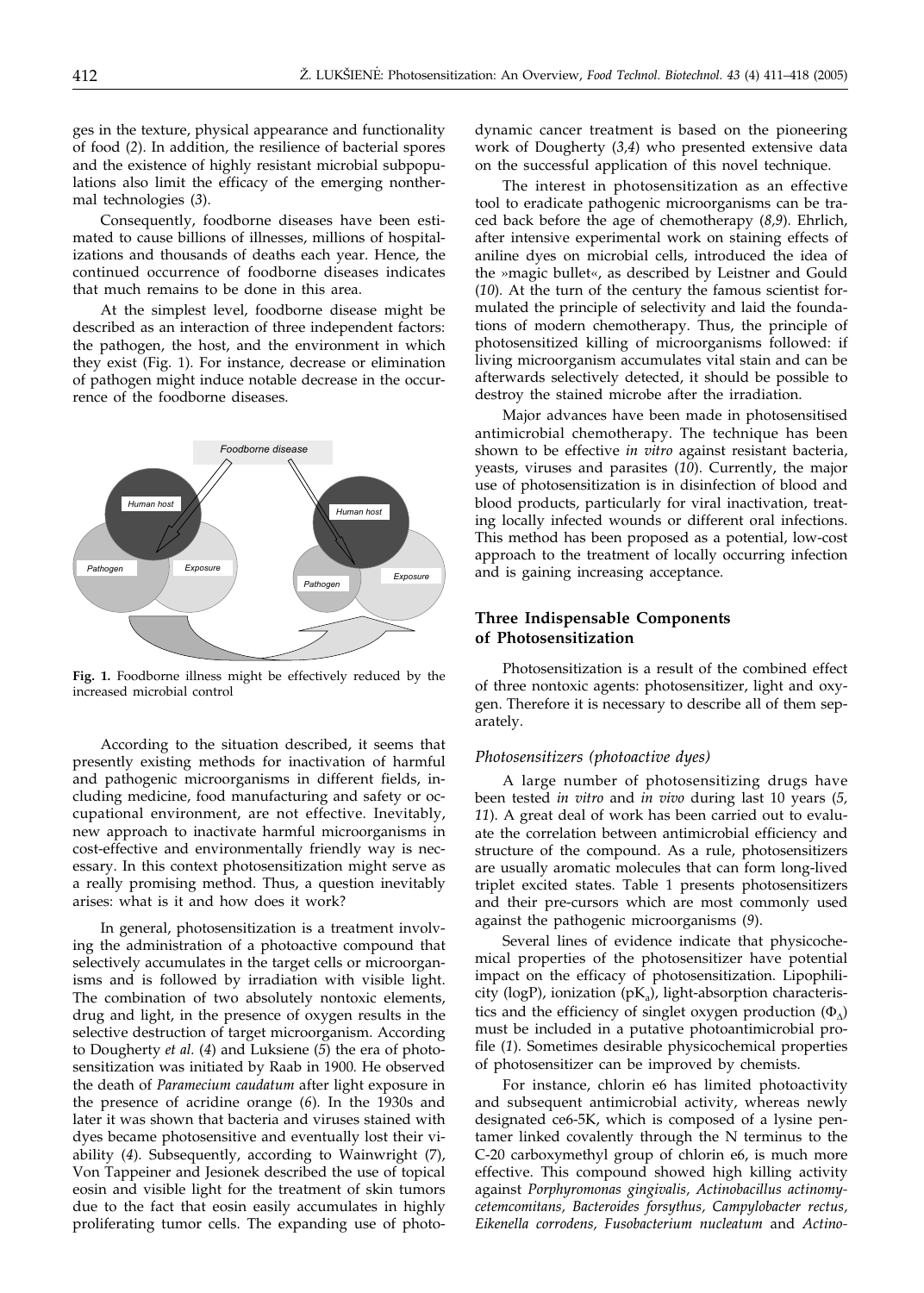#### Table 1. Photosensitizers and their precursors

#### **Porphyrins**

Hematoporphyrin derivative Dihematoporphyrin ether/ester

Porfimer sodium

Tetrasodium-meso-tetraphenylporphyrin sulphonate

Metallotetra-azaporphyrin

Deuteroporphyrin

Tetramethylpyridyl porphyrin

#### **Porphyrin precursors**

 $\delta$ -aminolevulinic acid (ALA)  $\delta$ -aminolevulinic acid (ALA)-methyl-, propyl-, hexyl-esters

#### **Phthalocyanines**

Chloroaluminum tetrasulphophthalocyanine Zinc(II) phthalocyanine Silicone naphthalocyanine Aluminium sulphonated phthalocyanine

#### **Porphycenes**

9-acetoxy-2,7,12,17-tetra-*N*-propylporphycene 2-hydroxyethyl-7,12,17-tris(methoxyethyl)porphycene 23-carboxy-24-methoxycarbonylbenzo(2,3)-7,12,17 tris(methoxyethyl)porphycene

#### **Chlorins**

Monoaspartyl chlorin e6, diaspartyl chlorin e6 Chlorin e6 sodium, bacteriochlorin a Benzoporphyrin derivative monoacid ring A

**Pheophorbides**

Pheophorbide a, bacteriopheophorbide

#### **Others**

Fluoresceins (fluorescein sodium, tetrabromfluorescein-eosin) Anthracenes (anthraquinone, acridine orange, yellow) Hypericin Furocoumarine (5-methooxypsoralen, 8-methoxypsoralen) Chlorophyll derivatives Purpurins (metallopurpurin, tin etiopurpurin Sn ET2) Phenothiazines Methylene blue, violet green Azure C, thionine, Nile blue A Hypocrellin Rose Bengal Rhodamine 123 Lutetium texapyrin

*myces viscosus* (*12*). Other important factors that define the killing efficiency are the intracellular localization and binding site of the photosensitizer. Both of them are highly affected by the chemical structure of the photosensitizer (*13*).

Other interesting approach has been suggested that photosensitization could be based on the activation of endogenous synthesis of porphyrin-type photosensitizer by  $\delta$ -aminolevulinic acid (ALA), which is naturally occurring precursor of haem synthesis in bacteria (*14,15*). It was postulated that the existence of endogenous porphyrins within the cell, with no need to penetrate any cell barriers, would result in total photodestruction of the strains that can produce high amounts of endogenous porphyrins. In fact, only staphylococcal strain is really very sensitive to this treatment (*15*).

Despite the possible synthetic photosensitizers, there are, however, many examples of natural photosensitizers that have evolved over the years either in plants or in fungi. For instance, psoralen derivatives have been used in Asia for millennia for the treatment of various skin disorders (*1*). Currently, several groups are investigating the use of psoralens for the disinfection of blood from viruses (*16*). Similarly, traditional Chinese medicine has made the use of the extract of *Hypocrella bambusae*, which contains hypocrellin, an obvious antiviral candidate (*17*). Moreover, photosensitizers, derived from vital strains, are known to be nontoxic in much higher concentration than those required for effective pathogen killing. To summarize, chemical purity, capability to accumulate in the microorganism, strategically important localization inside the microorganism, high killing efficiency and lack of mutagenicity or genotoxicity are desirable features of an ideal photosensitizer (*6*). In addition, photosensitizers, being readily available and inexpensive, should be attractive in the area of low-cost antimicrobial methods.

## *Light sources for photosensitization*

In general, every visible light source with the suitable spectrum and power density can be used for photosensitization. Initially, photosensitization was performed with the use of conventional gas discharge lamps (*18*). The popular filtered slide projectors are being replaced by incoherent light sources constructed especially for their use: metal halogen lamp, which emits 600–800 nm radiation at high power density (*18*), short-arc xenon lamp, tuneable over a bandwidth between 400 and 1200 nm as well as narrow band-UV lamp in the range of 407–420 nm (*15*).

Traditionally, lasers as coherent light sources were considered to be superior to the conventional light sources, such as incandescent lamps. On the other hand, the usage of lasers also has some essential drawbacks. First of all, they are very expensive. Second, they require specially trained personnel to work with them. As a result, the alternative conventional light sources were developed. For instance, in treatment of surface lesions non-coherent light sources are more suitable, because they can evenly irradiate an entire lesion's field in order to ensure equal light portions for the whole surface (*19*).

Light emitting diode (LED) is one of such nonconventional light sources, which has got promising properties, wide suitability and flexibility that contribute to its rapid development (Fig. 2). Firstly, it is inexpensive, small, light in mass and portable. Its lifetime can reach up to hundred thousands of hours. Besides, the work with LED based devices does not require special staff retraining. In addition, it has a quite big efficiency (about 10 %, which is much larger compared to other conventional sources and lasers, except diode laser) and output power of LED array can be much bigger than that of diode lasers. Eventually, they can be arranged in arrays to irradiate large areas and can be powered by batteries, which make them totally and easily portable (*20*).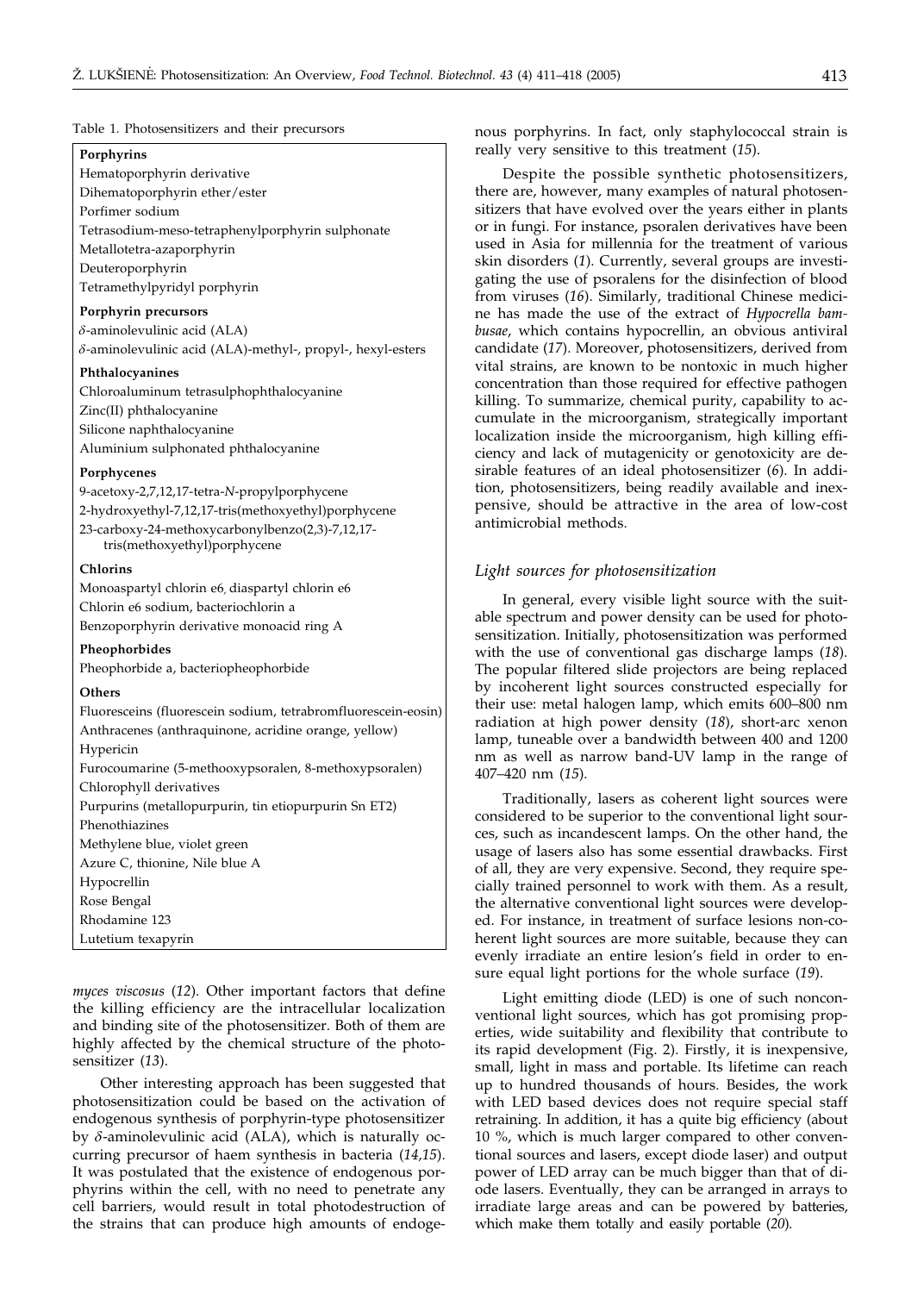

**Fig. 2.** Light emitting diode (LED) samples: microchip, LED in a package and ring array of LEDs

# *Mechanism of photosensitization, the role of the oxygen*

Basically, as mentioned before, photosensitization requires the presence and interaction of 3 absolutely nontoxic components: photosensitizer, light, and oxygen (*21*).

The initiating step of the photosensitizing mechanism is the absorption of a light photon by the sensitizer, causing a promotion of the drug molecule from its ground state to the extremely unstable excited singlet state with a half-life in range of  $10^{-6}$ – $10^{-9}$  s (Fig. 3). The singlet excited photosensitizer either decays back to the ground state, resulting in the fluorescence, or undergoes intersystem crossover to the longer lived  $(10^{-3} s)$  tripled excited state. Cell destruction is most efficient when using compounds with a long tripled half-life and a high quantum yield for the triplet excited state. The interaction of the triplet sensitizer with surrounding molecules results in two types of photooxidative reaction.

Type I pathway involves electron or hydrogen atom transfer, producing radical forms of the photosensitizer or the substrate. These intermediates may react with oxygen to form peroxides, superoxide ions, and hydroxyl radicals, which initiate free radical chain reactions. Type II mechanism is mediated by an energy transfer process with ground state oxygen  $({}^{1}O_{2})$  (22). Both reactions occur simultaneously and in competition. The *in situ* generation of singlet oxygen via type II pathway appears to play the central role in the cytotoxicity induced by photosensitization because of the highly efficient interaction of the  ${}^{1}O_{2}$  species with different biomolecules (23). Eventually, the target cell is killed by apoptosis or necrosis (*5,22*).

### **Mechanism of Microbial Inactivation**

As it was mentioned before, early in the last century it was known that certain microorganisms can be killed by the combination of dyes and light *in vitro* (*21*). Since then, there have been several reports about the possibility to kill microorganisms by photoactive dye and light. What is the mechanism of microbial inactivation? Recently we have been able to outline the steps required for the photosensitization-based inactivation of a bacterial cell: (*i*) accumulation of the photosensitizer in the bacteria is the main prerequisite for its photoinactivation; (*ii*) translocation of the photosensitizer into the cytoplasm must be possible; (*iii*) two ways are proposed to explain the lethal damage of bacteria: destruction of either DNA or membrane (Fig. 4).

Breaks in both single- and double-stranded DNA have been detected in both Gram(+) and Gram(–) bacteria after photosensitization with a wide range of different photosensitizers (*24,25*)*.* An important observation is that *D. radiodurans*, having very efficient DNA repair mechanism, can be easily killed by photosensitization as well (*26,27*)*.* Another way to kill the microorganism is to damage its cytoplasmic membrane, which usually results in leakage of cellular contents. The alteration of proteins of cytoplasmic membrane was shown by Valduga *et al.* (*28*)*.* Later new data revealed that there was significant difference in susceptibility to photosensitization between Gram(+) and Gram(–) bacteria. Deeper and more detailed investigations have shown convincingly that neutral or anionic photoactive dyes might efficiently bind and subsequently, after the irradiation, inactivate Gram(+) bacteria. This might be easily explained by the fact that Gram(+) bacteria have the cytoplasmic



**Fig. 3.** Scheme of the photosensitization: absorption of light, excited S<sub>1</sub> and T<sub>1</sub> states, transfer of excitation energy to the triplet oxygen  ${}^{3}O_{2}$ , resulting in the cytotoxic singlet oxygen production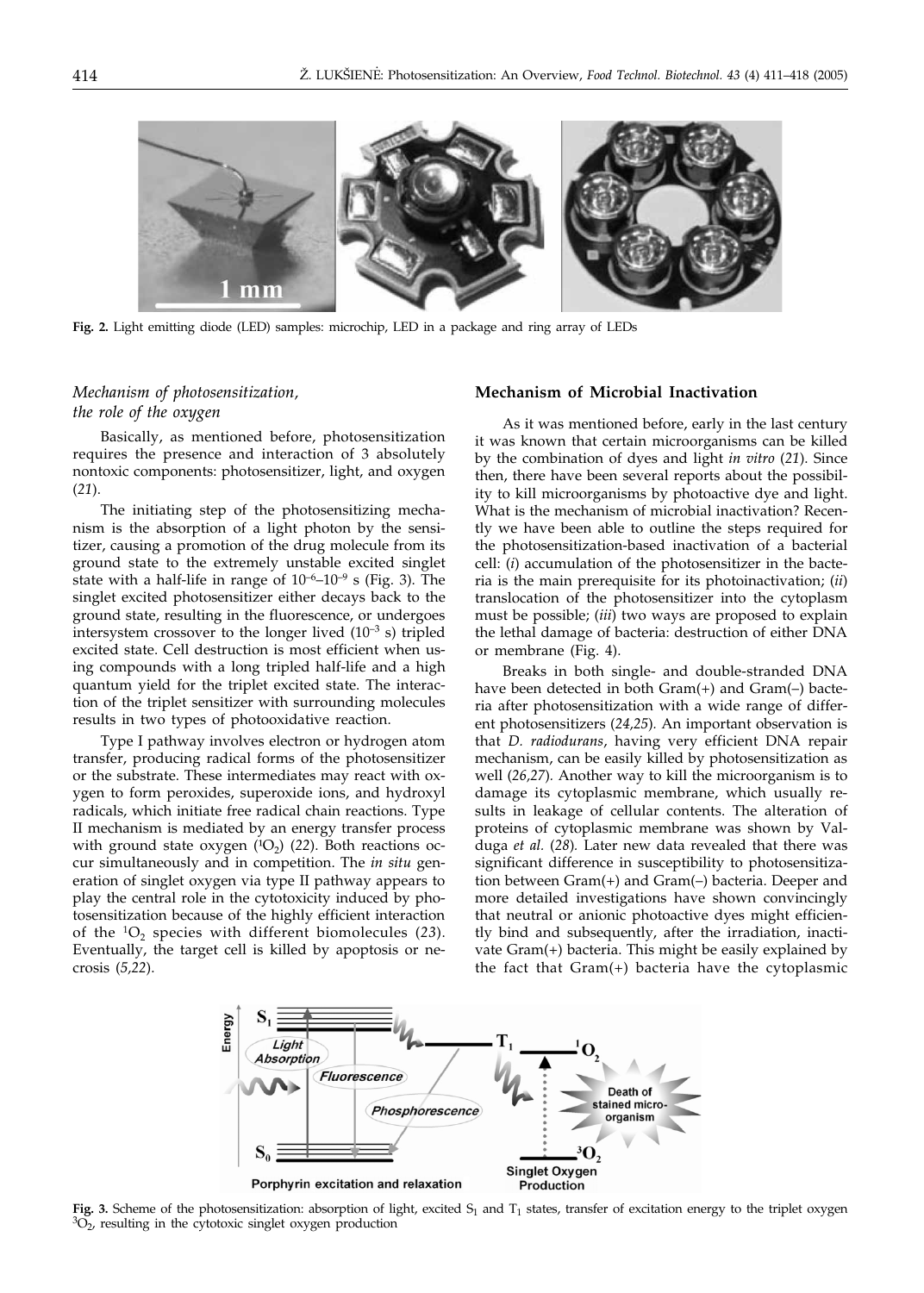

**Fig. 4.** Mechanism of destructive action of photosensitization in the cell:  $P -$ photosensitizer,  $P_1 -$ excited state of photosensitizer after absorption of light,  ${}^{3}O_{2}$  – triplet oxygen,  ${}^{1}O_{2}$  – singlet reactive oxygen

membrane surrounded by relatively porous layer of peptidoglycan and lipoteichoic acid which allows the photosensitizer to cross it (*29*)*.* The cell envelope of Gram(–) bacteria consists of an inner cytoplasmic membrane and an outer membrane which are separated by the peptidoglycan-containing periplasm (*21*)*.* It seems that the outer membrane forms a physical and functional barrier to communicate with the surroundings. The most important fact is that this is efficient and irreversible killing of microorganisms (*30*)*.* So far, a plethora of microbial strains can be inactivated by different photosensitizers after irradiation (Table 2). It is obvious that this phenomenon opens new possibilities destroying series of drug resistant pathogens.

As a rule, in Gram(+) bacteria and yeasts the photosensitizer accumulates in the cell wall. After irradiation with visible light, reactive oxygen species (including radicals) induce rapid disruption of the native structure of the cell wall (Fig. 4). Afterwards, the translocation of the photosensitizer to the inner membrane with several critical targets occurs. It is important that prolonged irradiation induces injuries of cytoplasmic structures, inhibition of DNA and RNA synthesis without any detectable mutagenicity or genotoxicity (Table 3) (*44*).

On the contrary, as described before, Gram(–) bacteria are resistant to the photosensitizing action of neutral or anionic porphyrins (*44*)*.* Recently several research groups have independently observed that cationic porphyrins might efficiently photosensitize and kill Gram(–) bacteria (*45*)*.*

A very attractive feature, peculiar to photosensitization as antimicrobial treatment, is the possibility of the singlet oxygen and other reactive species to chemically destroy a lot of secreted virulence factors. For instance, Komerik *et al*. (*46*) showed that LPS from *E. coli* and proteases of *P. aeruginosa* were inactivated after exposure to red light and toluidine blue O*.*

It seems that photosensitization might help to overcome the problem of bacterial multidrug resistance. For instance, Gram(+) bacteria such as *Staphylococcus aureus* or *Deinococcus radiodurans* or Gram(–) *Acinetobacter baumannii*, which represent a significant problem in hospitals, are actually very sensitive to this treatment *(27,47)*.

Several photosensitizers have been shown to be able to inactivate the enveloped and nonenveloped viruses. Type I reaction can give rise to hydroxyl radicals (HO. ), the superoxide anion and hydrogen peroxide, leading to cytotoxic antimicrobial events. Type II processes produce singlet oxygen, which react with molecules involved Table 2. Microorganisms sensitive to photosensitization

| Microorganism                             | Photosensitizer                                                        |  |  |
|-------------------------------------------|------------------------------------------------------------------------|--|--|
| Escherichia coli                          | 5-aminolevulinic acid (14)<br>Photosens (31)                           |  |  |
| Proteus mirabilis                         | Photosens (31)                                                         |  |  |
| Streptococcus spp.                        | Toluidine blue (32)<br>Methylene blue (32)                             |  |  |
| Candida albicans                          | Methylene blue (33)                                                    |  |  |
| Helicobacter pylori                       | Toluidine blue (34)                                                    |  |  |
| Helicobacter mustelae                     | Toluidine blue (34)                                                    |  |  |
| Trypanosoma cruzi                         | Silicon phthalocyanine (35)                                            |  |  |
| Plasmodium falciparum                     | Silicon phthalocyanine (36)                                            |  |  |
| Streptococcus pyogenes                    | Methylene blue (33)                                                    |  |  |
| Streptococcus sanguis                     | Phthalocyanine (37)                                                    |  |  |
| Staphylococcus aureus                     | Methylene blue (33)<br>Aluminium phthalocyanine (38)<br>Photosens (31) |  |  |
| Streptococcus mutans                      | Toluidine blue (32)                                                    |  |  |
| Porphyromonas gingivalis                  | Toluidine blue (39)<br>Chlorin e6 (12)                                 |  |  |
| Actinobacillus actinomycetem-<br>comitans | Toluidine blue (39)<br>Chlorin e6 (12)                                 |  |  |
| Bacteroides forsythus                     | Toluidine blue (39)<br>Chlorin e6 (12)                                 |  |  |
| Campylobacter rectus                      | Toluidine blue (39)<br>Chlorin e6 (12)                                 |  |  |
| Eikenella corrodens                       | Toluidine blue (39)<br>Chlorin e6 (12)                                 |  |  |
| Porphyromonas spp.                        | Deuteroporphyrin (27)                                                  |  |  |
| Pseudomonas aeruginosa                    | Photosens (31)                                                         |  |  |
| Corynebacterium minutissimum              | Methylene blue (33)                                                    |  |  |
| Propionibacterium acnes                   | Methylene blue (33)                                                    |  |  |
| Bacteriophage T7                          | Tetraphenyl porphyrins (40)                                            |  |  |
| Acanthamoeba palestinensis                | Phthalocyanine (41)                                                    |  |  |
| Saccharomyces cerevisae                   | Meso-arylglycosylporphyrins<br>(42)                                    |  |  |
| Deinococcus radiodurans                   | 5,10,15,20-tetra(4-N-methyl-<br>pyridyl)porphine (27)                  |  |  |
| Acinetobacter baumannii                   | Tetra(4-methyl pyridyl)-<br>porphyrin (27)                             |  |  |
| Trichophyton rubrum                       | Deuteroporphyrin mono-<br>methylester (43)                             |  |  |
| Enterococcus hirae                        | 5-aminolevulinic acid (13)                                             |  |  |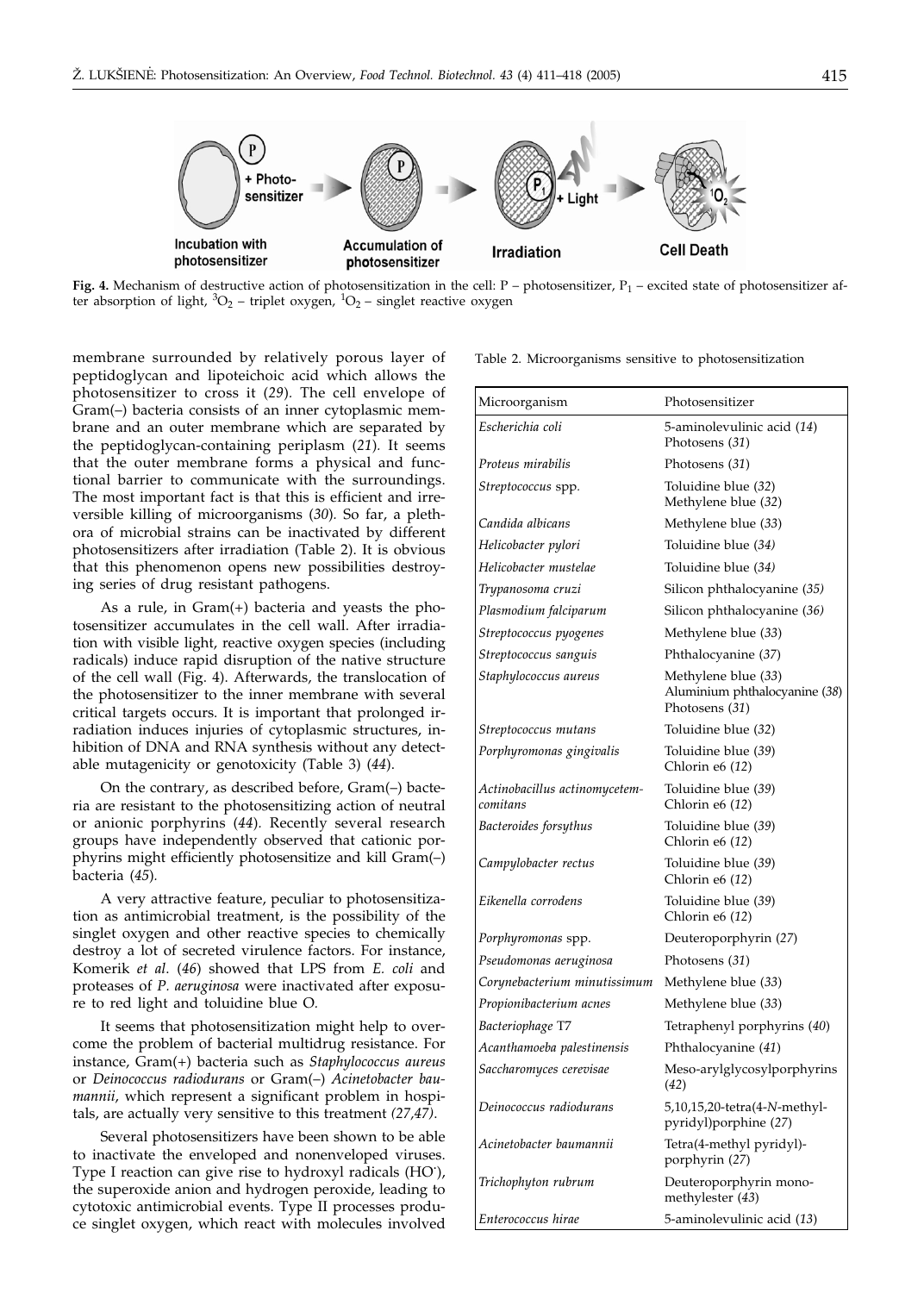| Site of action                                                          | Action                                     | Result                                       | Consequence                                                        | Cytotoxic event                                                                  |
|-------------------------------------------------------------------------|--------------------------------------------|----------------------------------------------|--------------------------------------------------------------------|----------------------------------------------------------------------------------|
| Water                                                                   | Hydrogen abstraction                       | Formation of hydroxyl<br>radical (HO')       | Formation of hydrogen<br>peroxide, superoxide<br>(O <sub>2</sub> ) | Further oxidative pro-<br>cesses                                                 |
| Cell wall/membrane<br>unsaturated lipids/ste-<br>roids                  | Peroxidation                               | Peroxidation                                 | Hydroperoxide forma-<br>tion                                       | Increased ion permea-<br>bility (Na+/K+ leaka-<br>ge)                            |
| Viral protein coat                                                      | Oxidation of<br>Tyr/Met/His residues       | Peptide cross-linking<br>Protein degradation | Enzyme<br>inactivation                                             | Loss of repair facility;<br>lysis<br>Loss of viral infectivity                   |
| Respiratory chain                                                       | Redox reactions                            |                                              |                                                                    | Inhibition of respiration                                                        |
| Cytoplasmic enzymes/<br>viral enzymes (e.g. re-<br>verse transcriptase) | Oxidation or cross-lin-<br>king (as above) |                                              |                                                                    | Inhibition of ribosome<br>assembly;<br>Inhibition of replication<br>/infectivity |
| Nucleic acid residues<br>(typically guanosine)                          | Oxidation of base or<br>sugar              | 8-hydroxy-guanosine                          | Nucleotide degrada-<br>tion; sugar degradation<br>/cleavage        | Base substitution;<br>strand cleavage;<br>mutation; inhibition of<br>replication |

Table 3. Photosensitization-induced damages and cytotoxic events in the microorganisms (*1*)

in the viral envelope. It is more likely that positively charged photosensitizers cause nucleic acid damage (oxidation of guanosine residues), whereas anionic photosensitizers act against the viral envelope. Aminolipids and peptides in the viral envelope are potential targets, leading to the inactivation of membrane enzymes and receptors (*1,48*), whereas lipid peroxidation is detrimental to membrane integrity, leading to loss of fluidity and increased membrane permeability (Table 3). Several reports have concluded that some yeasts, for instance *Saccharomyces cerevisiae,* might be killed *in vitro* by photosensitization (*49*)*.*

Really difficult problem is efficient inactivation of several pathogenic and harmful microfungi. So far only few reports from our laboratory have been published reflecting this problem (*30,48,50,51*)*.* According to our data, series of microfungi, like strains *Rhyzopus oryzae, Aspergillus flavus, Aspergillus fumigatus, Aureobasidium pullans, Fusarium avenaceum, Trichotecium roseum, Acremonium strictum, Ulocladium chartarum* and *Alternaria alternata* might be totally killed by hematoporphyrin dimethyl ether and visible light.

#### **Conclusions**

Due to the wide variety of pathogens encountered, the field of antimicrobial fight must be emphasized as one of constant challenge. Multi-antibiotic resistance of pathogens, especially bacteria, is a rapidly growing and alarming phenomenon. Hence, the discovery of new drugs and novel, cost–effective, nonmutagenic and human friendly technologies to inactivate harmful and pathogenic microorganisms seems an imperative. In this context, photosensitization as really effective technique against a range of microorganisms should encourage its use in a wider arena. Photosensitization of bacteria has repetitively been shown to be independent of the antibiotic resistance spectrum, it induces loss of viral infectivity, it is not mutagenic or genotoxic. In our opinion, this phenomenon opens a new and interesting avenue for the development of effective, human and ecologically friendly antimicrobial treatment. Its proper application for the treatment of food, packaging and processing equipments might be really useful to increase microbial food control and subsequently decrease foodborne diseases.

#### *Acknowledgements*

This work was partially supported by Lithuanian State Science and Studies Foundation (No C-22/2005). The author wishes to express thanks to Dr.Sc. V. Gavryushin for technical assistance.

## **References**

- *1.* C.H. Sibata, V.C. Colussi, N.L. Oleinick, T.J. Kinsella, Photodynamic therapy in oncology, *Expert Opin. Pharmacother*. *2* (2001) 917–927.
- *2.* R. Ackroyd, C. Kelty, N. Brown, M. Reed, The history of photodetection and photodynamic therapy, *Photochem. Photobiol. 74* (2001) 656–669.
- *3.* T. Dougherty, Photosensitization therapy and detection of malignant tumors, *Photochem. Photobiol. 45* (1987) 879–890.
- *4.* T. Dougherty, B. Henderson, S. Schwartz, J. Winkelman, R. Lipson: Historical Perspectives In: *Photodynamic Therapy: Basic Principles and Clinical Applications*, B. Henderson, T. Dougherty (Eds.), New York (1992) pp. 1–19.
- *5.* Z. Luksiene, Photodynamic therapy: Mechanism of action and ways to improve the efficiency of treatment, *Medicina, 39* (2003) 1137–1150.
- *6.* K. Kalka, H. Merk, H. Mukhtar, Photodynamic therapy in dermatology, *J. Am. Acad. Dermatol. 42* (2000) 389–413.
- *7.* M. Wainwright, Photodynamic antimicrobial chemotherapy, *J. Antimicrob. Chemother. 42* (1998) 13–28.
- *8.* M. Wilson, Lethal photosensitization of oral bacteria and its potential application in the photodynamic therapy of oral infections, *Photochem. Photobiol. Sci. 3* (2004) 412–418.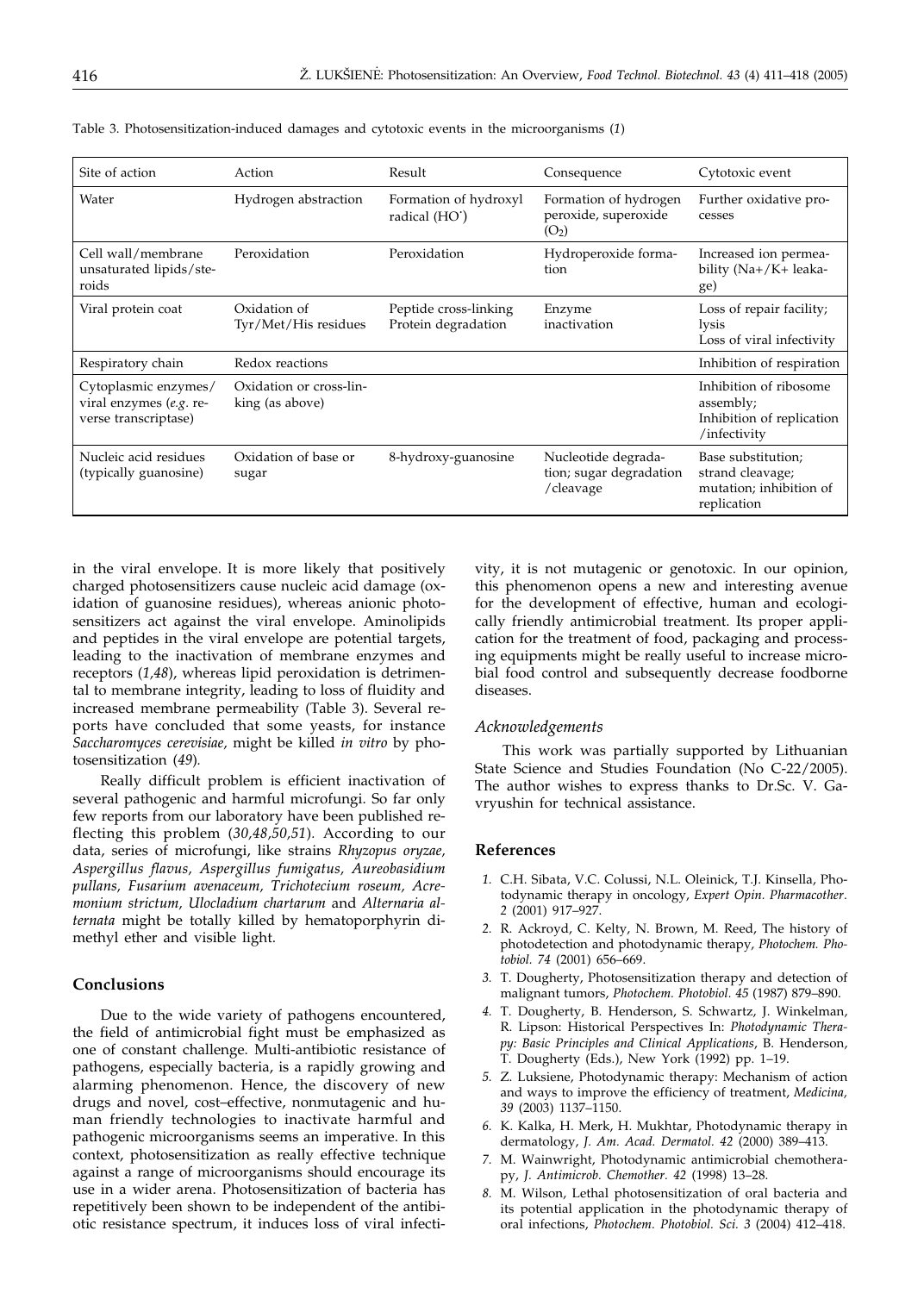- *9.* O.B. Wood, C.M. Bruhn, A position of the American dietetic association: Food irradiation, *J. Am. Diet. Assoc. 100* (2000) 246–253.
- *10.* L. Leistner, G.W. Gould: *Hurdle Technologies: Combination Treatments for Food Stability, Safety and Quality,* Kluwer Academic Premium Publishers, New York (2002).
- *11.* E. Reddi, M. Ceccon, G. Valduga, G. Jori, J. Bommer, F. Elisei, L. Latterini, U. Mazzucato, Photophysical properties and antibacterial activity of meso-substituted cationic porphyrins, *Photochem. Photobiol. 75* (2002) 462–470.
- *12.* C.R. Rovaldi, A. Pievsky, N.A. Sole, P.M. Friden, D.M. Rothstein, P. Spacciapoli, Photoactive porphyrin derivate with broad spectrum activity against oral pathogens *in vitro*, *Antimicrob. Agents Chemother. 44* (2000) 3364–3367.
- *13.* F. Gabor, K. Szocs, P. Maillard, G. Csik, Photobiological activity of exogenous and endogenous porphyrin derivates in *Escherichia coli* and *Enterococcus hirae* cells, *Radiat. Environ. Biophys. 40* (2001) 145–151.
- *14.* K. Szocs, F. Gabor, G. Csik, J. Fidy, Delta-aminolevulinic acid – induced porphyrin synthesis and photodynamic inactivation of *E. coli, J. Photochem. Photobiol*. *50* (1999) 8–17.
- *15.* Y. Nitzan, M. Salmon-Divon, E. Shporen, Z. Malik, ALA induced photodynamic effects on Gram positive and negative bacteria, *Photochem. Photobiol. Sci. 3* (2004) 430–439.
- *16.* H. Margolis-Nunno, R. Robinson, B. Horowitz, E. Ben Hur, P. Gottlieb, Psoralen-mediated virus photoinactivation in platelet concentrates: Enhanced specificity of virus kill in the absence of shorter UVA wavelengths, *Photochem. Photobiol. 62* (1995) 917–922.
- *17.* L. Yip, J.B. Hudson, E. Gruszeckako, Antiviral activity of a derivative of the photosensitive compound – hypericin, *Phytomedicine, 3* (1996) 185–190.
- *18.* G.I. Stables, D.V. Ash, Photodynamic therapy, *Cancer Treat. Rev. 21* (1995) 311–323.
- *19.* Z. Luksiene, L. Rutkovskiene, L. Griciute, V. Vaicaitis, V. Sirutkaitis, New non-coherent light source for photodynamic treatment of cancer, *Acta Medica Lithuanica, 9* (2002) 58–61.
- *20.* Z. Luksiene, J. Astrauskas, Y. Kabbara, LED-based light source for photodynamic inactivation of leukemia cells *in vitro*, *SPIE, 5610* (2003) 306–311.
- *21.* M.R. Hamblin, T. Hasan, Photodynamic therapy: A new antimicrobial approach to infectious disease?, *Photochem. Photobiol. Sci. 3* (2004) 436–450.
- *22.* R. Bissonnette, H. Lui, Current status of photodynamic therapy in dermatology, *Dermatol. Clin. 15* (1997) 507–519.
- *23.* R.W. Redmond, J.N. Gamlin, A compilation of singlet oxygen yields from biologically relevant molecules, *Photochem. Photobiol. 70* (1999) 391–475.
- *24.* G. Bertoloni, F.M. Lauro, G. Cortella, M. Merchat, Photosensitizing activity of hematoporphyrin on *Staphylococcus aureus* cells, *Biophys. Biochim. Acta, 1475* (2000) 169–174.
- *25.* J. Fiel, N. Datta-Gupta, E.H. Mark, J.C. Howard, Induction of DNA damage by porphyrin photosensitizers, *Cancer Res. 41* (1981) 3543–3545.
- *26.* M. Schafer, C. Schmitz, G. Horneck, High sensitivity of *Deinococcus radiodurans* to photodynamically-produced singlet oxygen, *Int. J. Radiat. Biol. 74* (1998) 249–253.
- *27.* Y. Nitzan, H. Ashkenazi, Photoinactivation of *Deinococcus radiodurans*: An unusual Gram-positive microorganism, *J. Photochem. Photobiol. 69* (1999) 505–510.
- *28.* G. Valduga, B. Breda, G.M. Giacometti, G Jori, E. Reddi, Photosensitization of wild and mutant strains of *Escherichia coli* by meso-tetra(*N*-methyl-4-pyridyl)porphine, *Biochem. Biophys. Res. Commun*. *256* (1999) 84–88.
- *29.* Z. Malik, H. Ladan, Y. Nitzan, Photodynamic inactivation of Gram-negative bacteria: Problems and possible solutions, *J. Photochem. Photobiol*. *14* (1992) 262–266.
- *30.* Z. Luksiene, D. Peciulyte, A. Lugauskas, Photodynamic inactivation of Harmful and Pathogenic Microorganisms, *Abstracts of 23rd Congress of Czechoslovak Society for Microbiology*, Brno, Slovakia (2004).
- *31.* P.J. Tolstykh, E.F. Stranadko, U.M. Korabaev, A.J. Urinov, M.P. Tolstykh, R.P. Terekhova, M.N. Volkova, V.A. Duvanskii, Experimental study of photodynamic effect on bacterial wound microflora, *Zh. Mikrobiol. Epidemiol. Immunobiol. 2* (2001) 85–87.
- *32.* T. Burnst, M. Wilson, G.J. Pearson, Effect of dentine and collagen on the lethal photosensitization of *Streptococcus mutans, Caries Res. 29* (1995) 192–197.
- *33.* B. Zeina, J. Greenman, W.M. Purcell, B. Das, Killing of cutaneous microbiology spiecies by photodynamic therapy, *Br. J. Dermatol. 144* (2001) 274–278.
- *34.* C.E. Millson, M. Wilson, A.J. MacRobert, G. Bedwell, S.G. Bown, The killing of *Helicobacter pylori* by low-power laser light in the presence of a photosensitizer, *J. Med. Microbiol. 44* (1996) 245–252.
- *35.* P. Gottlieb, H. Margolis-Nunno, R. Robinson, L.G. Shen, E. Chimezie, B. Horowitz, H.E. Benhur, Inactivation of *Trypanosoma cruzi* forms in blood components with a psoralen and ultraviolet A light, *J. Photochem. Photobiol*. *63* (1996) 562–565.
- *36.* S. Lustigman, E. Benhur, Photosensitized inactivation of *Plasmodium falciparum* in human red cells by phthalocyanines, *Transfusion, 36* (1996) 543–546.
- *37.* M. Wilson, T. Burns, J. Pratten, Killing of *Streptococcus sanguis* in biofilms using a light-activated antimicrobial agent, *J. Antimicrob. Chemother. 37* (1996) 377–381.
- *38.* M. Wilson, J. Pratten, Lethal photosensitization of *Staphylococcus aureus in vitro*: Effect of growth phase, serum and pre-irradiation time, *Lasers Surg. Med. 16* (1995) 272–276.
- *39.* S. Packer, M. Bhatti, T. Burns, M. Wilson, Inactivation of proteolytic enzymes from *Porphyromonas gingivalis* using light-activated agents, *Lasers Med. Sci. 15* (2000) 24–30.
- *40.* M. Egyeki, G. Turoczy, Z. Majer, K. Toth, A. Fekete, P. Maillard, G. Csik, Photosensitized inactivation of T7 phage as surrogate of non-enveloped DNA viruses: Efficiency and mechanism of action, *Biochim. Biophys. Acta, 1624* (2003) 115–124.
- *41.* K. Kassaab, D. Dei, G. Roncucci, G. Jori, O. Coppellotti, Phthalocyanine – photosensitized inactivation of a pathogenic protozoan, *Acanthamoeba palestinensis, Photochem. Photobiol*. *2* (2003) 668–672.
- *42.* V. Carre, O. Gaud, I. Sylvain, O. Bourdon, M. Spiro, J. Balis, R. Granet, P. Krausz, M. Guilloton, Fungicidal properties of meso-arylglycosylporphyrins: Influence of sugar substituants on photoinduced damage in the yeast *Saccharomyces cerevisiae, J. Photochem. Photobiol. 48* (1999) 57–62.
- *43.* T.G. Threes, H.J. Schuitmaker, Photodynamic inactivation of *Trichophyton rubrum, J. Photochem. Photobiol. 77* (2003) 556–560.
- *44.* G. Jori, S.B. Brown, Photosensitized inactivation of microorganisms, *Photochem. Photobiol. Sci. 3* (2004) 403–405.
- *45.* M. Merchat, G. Bertolini, P. Giacomini, A. Villanueva, G. Jori, Meso-substituted cationic porphyrins as efficient photosensitizers of Gram-positive and Gram-negative bacteria, *J. Photochem. Photobiol. 32* (1996) 153–157.
- *46.* N. Komerik, M.Wilson, S. Poole, The effect of photodynamic action on two virulence factors of Gram-negative bacteria, *Photochem. Photobiol*. *72* (2000) 676–680.
- *47.* Y. Nitzan, A. Balzam-Sudakevitz, H. Ashkenazi, Eradication of *Acinetobacter baumannii* by photosensitized agents *in vitro*, *J. Photochem. Photobiol*. *42* (1998) 211–218.
- *48.* C. Wallis, J.L. Melnick, Photodynamic inactivation of animal viruses: A review, *Photochem. Photobiol*. *4* (1965) 159– 170.